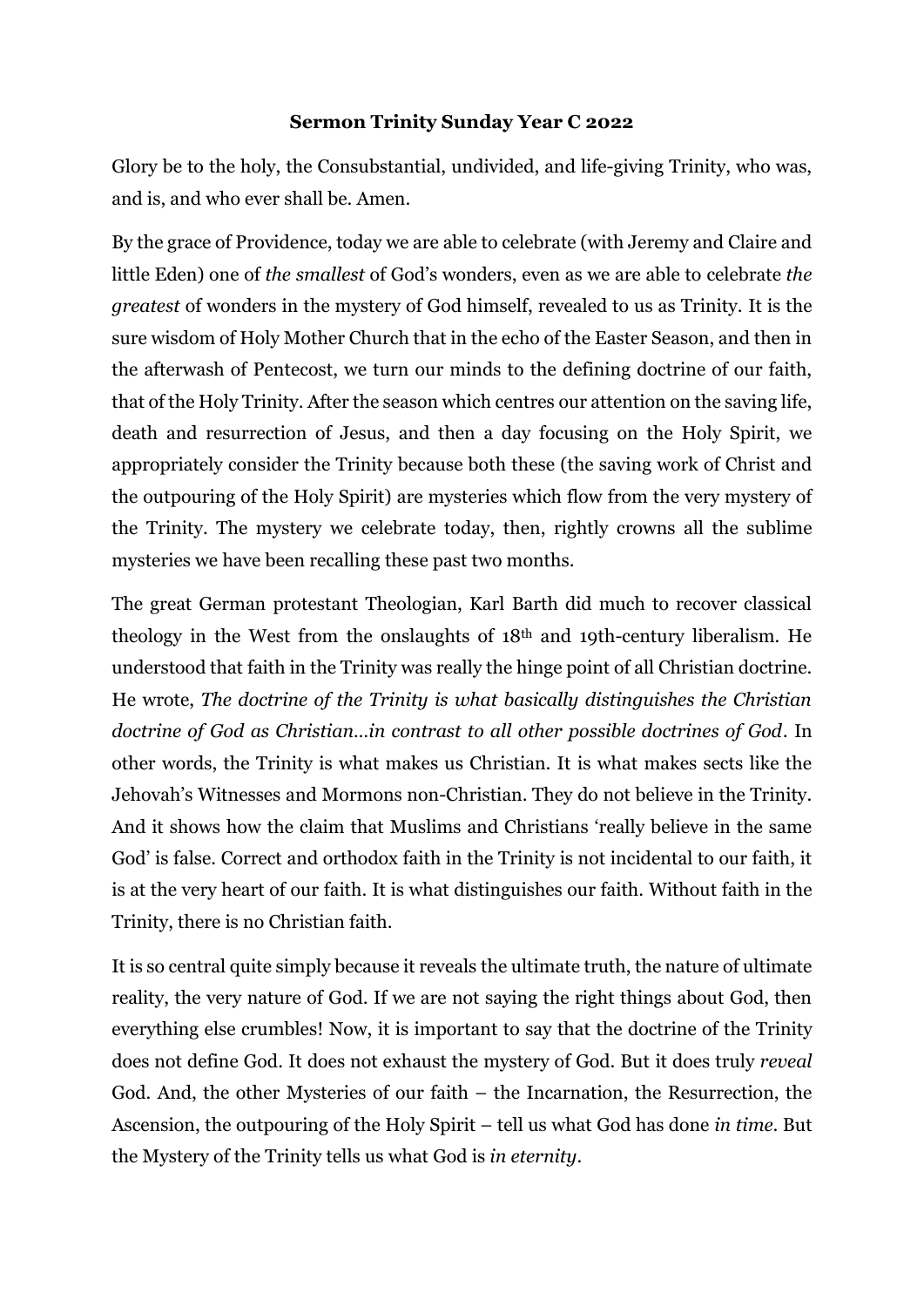As liturgical Anglicans, our very worship helps guard and protect a right understanding of the Trinity. The correct orientation of our prayer (to the Father through the Son, in the power of the Holy Spirit); the careful creedal formulas; the fulsome readings of the bible which place before us the full scope of God's saving action; invoking the very name of God - Father, Son and the Holy Spirit - at the commencement and end of most prayer; the Persons sharing equal honour in our prayer (Glory be to the Father and to the Son and to the Holy Spirit) all work together to reinforce orthodox Trinitarian faith. Yet still, for perhaps more than a few of us, there remains a niggling doubt: *isn't it all a bit too abstract, and in fact not actually biblical? 'Trinity' isn't even mentioned in the bible, so how can it possibly be so central?....* Accepting orthodox Christian faith on this question – of Three Persons in One God - may seem strange and even shocking, in part because there is little (if anything) to adequately compare it to. It stretches all our categories.

But we should not be surprised that the real God surprises us! Even the world around us shocks and surprises us. Daring new discoveries in the field of science - whether it be physics or medicine or astronomy – can be truly startling. But new discoveries, though, are always in response to the data, to the evidence that has become clear. And in fact, the science of theology arises in a similar way to any other science - *from the data* - and the need to explain and understand the data. The church gradually defined the doctrine of the Trinity, in her first six ecumenical councils (to which Anglicans subscribe) to help explain her data in scripture. Theology, of course, has different data from other sciences. That also should not surprise us. We are asking *different questions*, so the data comes from different sources. But it works in the same principle, that the data control the theory and not the other way around!

The principal source of data for Christian theology is of course Christ himself. The record that bears witness to him tells us that he claimed to be one with the Father, that he was equal in glory with the Father, that he had always existed, that he was worthy of the same honour and worship as the Father, and that he promised to send the Spirit. It is the church's reflection on the witness of the scripture that leads us to assert faith in the Trinity. So, in the bible we see that there *is* only one God, *Hear O Israel, the Lord our God, the Lord is One* (Deut 6:4). But also that the Father is God (John 5:18), that the Son is God (John 8:58) and that the Holy Spirit is God (Mt 28:19).